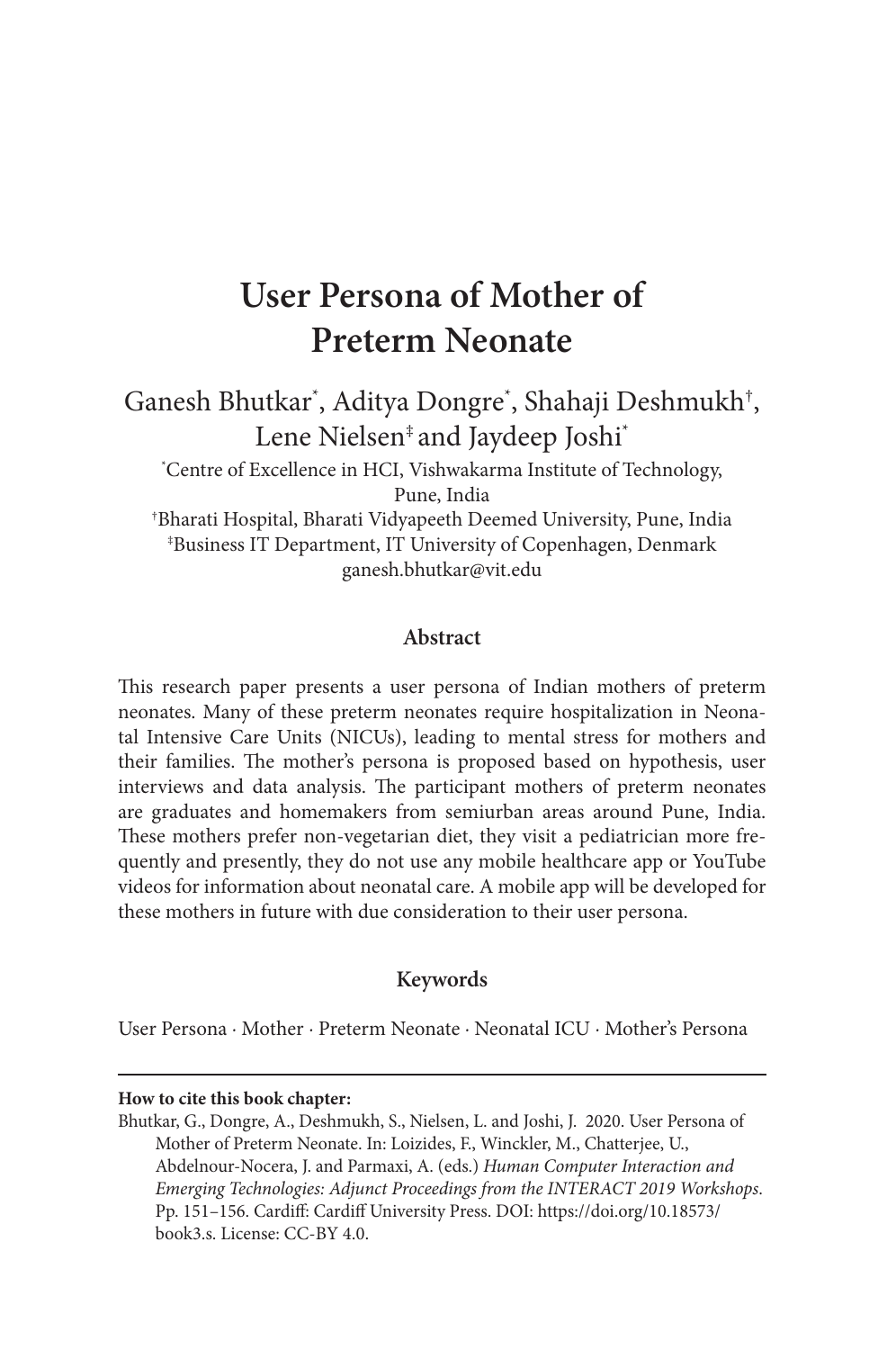# **1 Introduction**

India is the second-most populated country in the world, with about 1365 million people [16], including about 653 million women [4]. Its population is growing, recently with a crude birth rate of 18.6 births per thousand population [2]. The effective population growth is about 1.1% per year, adding more than 15 million people to the Indian population [3]. Such high population growth results into national issues like unemployment, increased poverty level, unequal distribution of income, over-strained infrastructure, over-stretched health and educational services [12]. The challenging environment has led to deteriorating health conditions of women inflicting their pregnancies. It also results in too early, too late or too frequent pregnancies, creating complications at the time of childbirth. There is a need to use Information and Communication Technology (ICT) for advising and guiding these mothers on their health condition, along with growth tracking of their neonates, who are infants with an age of upto four weeks.

For usefulness of ICT to women in challenging healthcare conditions, the development process needs to take into account the work conditions of both the clinical staff and the mothers. The developers or researchers working with ICT do not have enough exposure to work environments such as Intensive Care Units (ICU). It generates a vital gap in the understanding of mothers of preterm neonates and their hospitalization in Neonatal Intensive Care Units (NICU). Lack of information may include understanding about mothers' requirements, preferences, day-to-day activities and the stress generated during hospitalization. This paper presents a case that aims at reducing the gap of knowledge through fieldwork in NICU and a proposed mother's persona.

#### **2 Related Work**

In this section, we present a few papers that are helpful in the understanding of the work environment in NICU, the psychology of parents of preterm neonates and the use of personas in health-related ICT. The papers have created a foundation for forming a hypothesis; especially related to the healthcare domain.

In an Italian study, Bouwstra et al. [1] examine the parent-to-neonate bonding experience in NICU. This research paper reveals that the parents of the hospitalized neonate are insecure about whether their neonate responds differently to them than to the medical staff. The mother is always eager to meet her neonate, especially for breastfeeding and may not be able to meet the neonate frequently throughout the day, which has been depicted in the hypothesis. The Indian research paper by Patil et al. reveals that mothers of a preterm neonate experience significant psychological distress, with elevated anxiety [12]. This study also points out the emotional problems of the mothers and their need for support. Thus, these mothers face an increased mental stress, which has been highlighted in the hypothesis.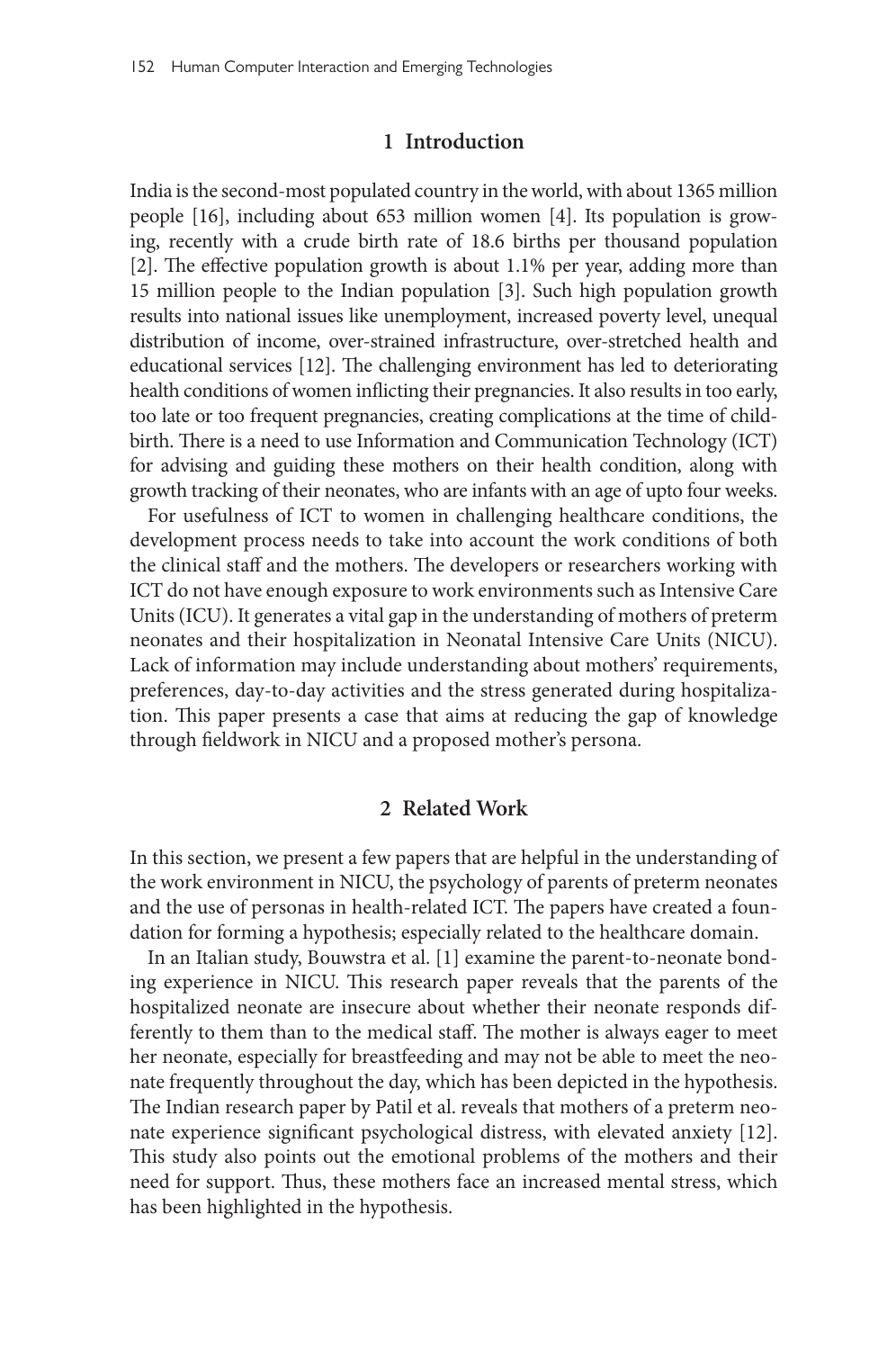A study from the USA, by Heidari et al. [6] states that due to a busy occupational schedule most of the fathers find it challenging to attend to the mothers all the time during hospitalization as well as follow-up hospital visits. Thus, most of the mothers are accompanied by their mothers or relatives. This is similar to our case and is reflected in the hypothesis. Finally, a study conducted in South Africa by Mburu et al. [7] aims to use technology to support mothers of a preterm infants. It shows that the mothers get to know the neonatal status information via text message, over the phone or through digital video. Similarly, Indian mothers get a lot of neonatal information over a phone call or via text message, which is reflected in the hypothesis.

Personas [11] is a popular UX method to understand the involved users. e.g. healthcare ICT products. As mentioned by van Velsen et al. [13], it has the potential to be a useful tool for designing usable eHealth services. Looking at the field, most personas are related to self-monitoring and tracking such as a public website with cancer related information [5], a handheld device to monitor chronic heart failure [15] or wellbeing [14].

#### **3 Field Work**

The research has been conducted in two local hospitals located in Pune, India. The larger hospital is housed in huge multi-story buildings with a capacity of more than 500 beds. Multispecialty departments have various units like Emergency, ICU, Burn centre and NICU. Preterm neonates who need intensive medical attention are often admitted into a special area of the hospital called the Neonatal Intensive Care Unit (NICU). This unit combines advanced technology and trained healthcare professionals to provide specialized care for the tiniest patients. It has continuing care areas for neonates who have health issues and need skilled nursing care. Such NICUs are categorized in different levels [8]. NICU at Level I looks after neonates who need more care than healthy neonates and require regular monitoring assistance. NICU at Level II provides special care where nurses are assigned to 3–4 neonates for constant attention and care. NICU at Level III take care of very sick neonates providing prolonged lung ventilation-support. **A neonatologist typically leads NICU and staffed with intensivists, nurses, therapists and dietitians**. Neonatologists are pediatricians with additional training in the care of sick and preterm neonates [8–9].

The research in NICU has started with the design of hypothesis about mothers of preterm neonates mainly focused on their personal traits, the medical context and mobile usage in practice. A questionnaire, designed on the basis of the hypothesis, has been used for interviews of selected mothers. To facilitate the active participation of mothers, the questions for the interviews are also provided in the local regional language Marathi along with English. The field work started with interviews of physicians and nurses working with NICUs while forming the hypothesis. The main participants of these interviews have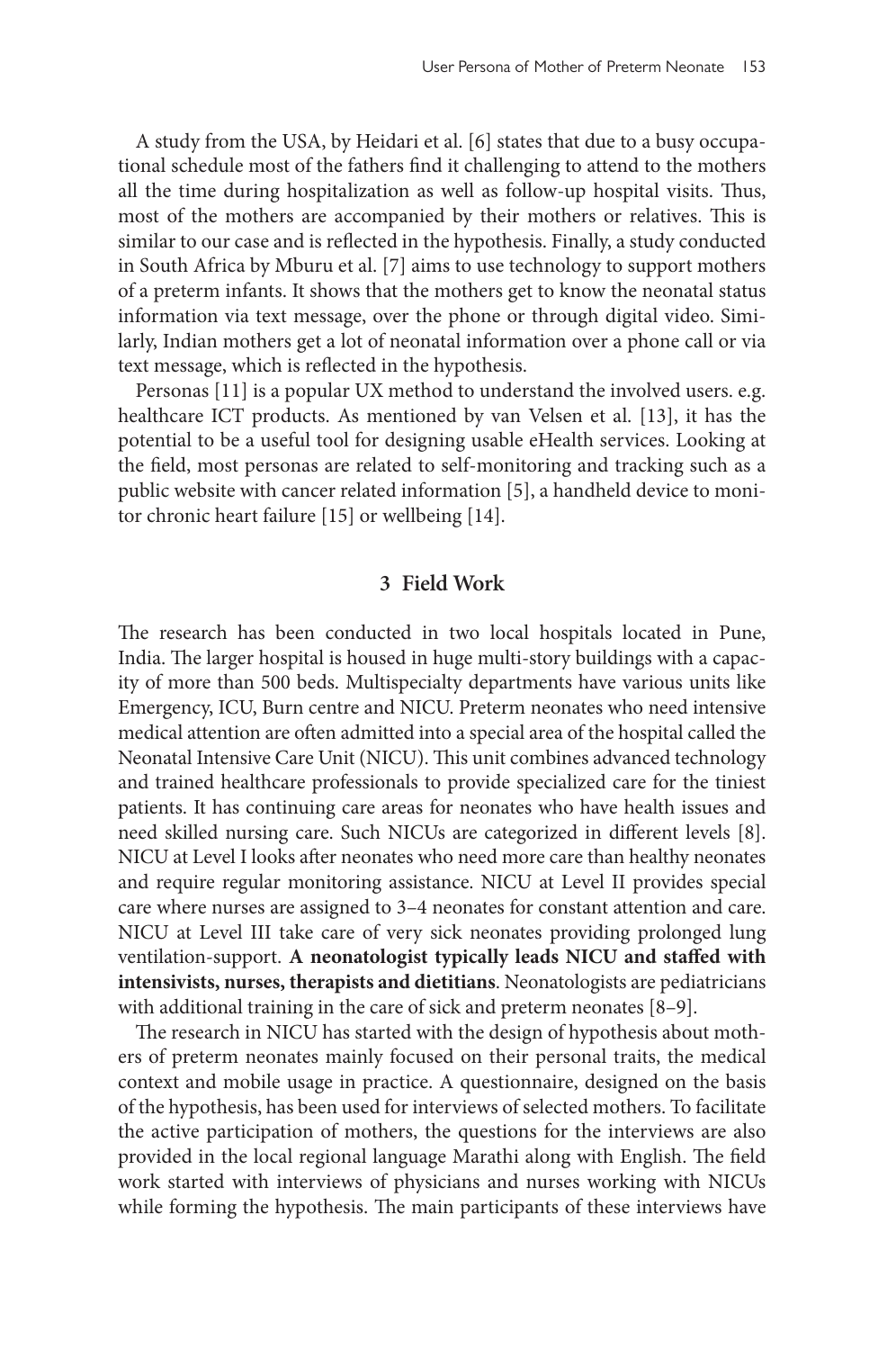been 19 mothers of preterm neonates in the next phase. In all these interviews, the aim has been to get the details about demographic information, sources of information for mothers, their preferences, related facts, challenges and issues in the work environment of NICUs. The participating mothers of preterm neonates has been in the age group of 18–32 years. Most of these mothers are graduates from semi-urban areas around Pune. They were married between the age of 18 to 25 years and are housewives/home-makers. Most neonates are their first child.

The interviews have been conducted three days over a fortnight. Each interview lasted for 15–20 minutes. The research team had limited medical knowledge despite putting sufficient effort into an understanding of the neonatal context. **The all-male team in Pune has faced difficulties during the initial interviewing process of mothers due to gender incompatibility and therefore, a female intern from one of the hospitals is included as an interviewer of the mothers**. This intern has been there to help in sharing expectations, priorities and experiences of these mothers.

#### **4 Proposed User Persona**

In this qualitative research, the user is the mother of a preterm neonate. A related user persona of a mother is proposed to analyze the maternal experience in NICUs. This study aims to understand a typical Indian mother, her experience and challenges in NICU. The process of creating the neonate mother personas started with formation of a hypothesis [10]. **The hypothesis is mainly focused on their personality, medical traits and active mobile usage**. The assumptions include demographic information such as age, education, marriage age, area and occupation. The health and medical science traits include personal Body Mass Index (BMI), diet, medication schedule, knowledge of medical terms/equipment, mental/physical stress and others. The mobile usage section includes factors such as internet access, use of messenger app, local language support, m-Health app usage, social media groups and so on.

After proposing hypothesis, a questionnaire has been prepared for conduction of interviews of selected mothers in hospitals. This questionnaire is prepared even in Marathithe local language to facilitate active participation of mothers in interviews. It has more than 30 objective questions with upto 4 options. More than one-third questions are of YES/NO type. Using this questionnaire, interviews of mothers of preterm neonates have been conducted in NICUs. The interviews of main participant mothers have been conducted to get the details about demographic information, sources of information for mothers, their preferences, related facts and challenges in work environment of NICUs. The collected interview data has been analyzed to get vital findings/insights, capturing mother's experience in NICU. The related detailed user persona and interesting observations made on the basis of hypothesis are presented in next section.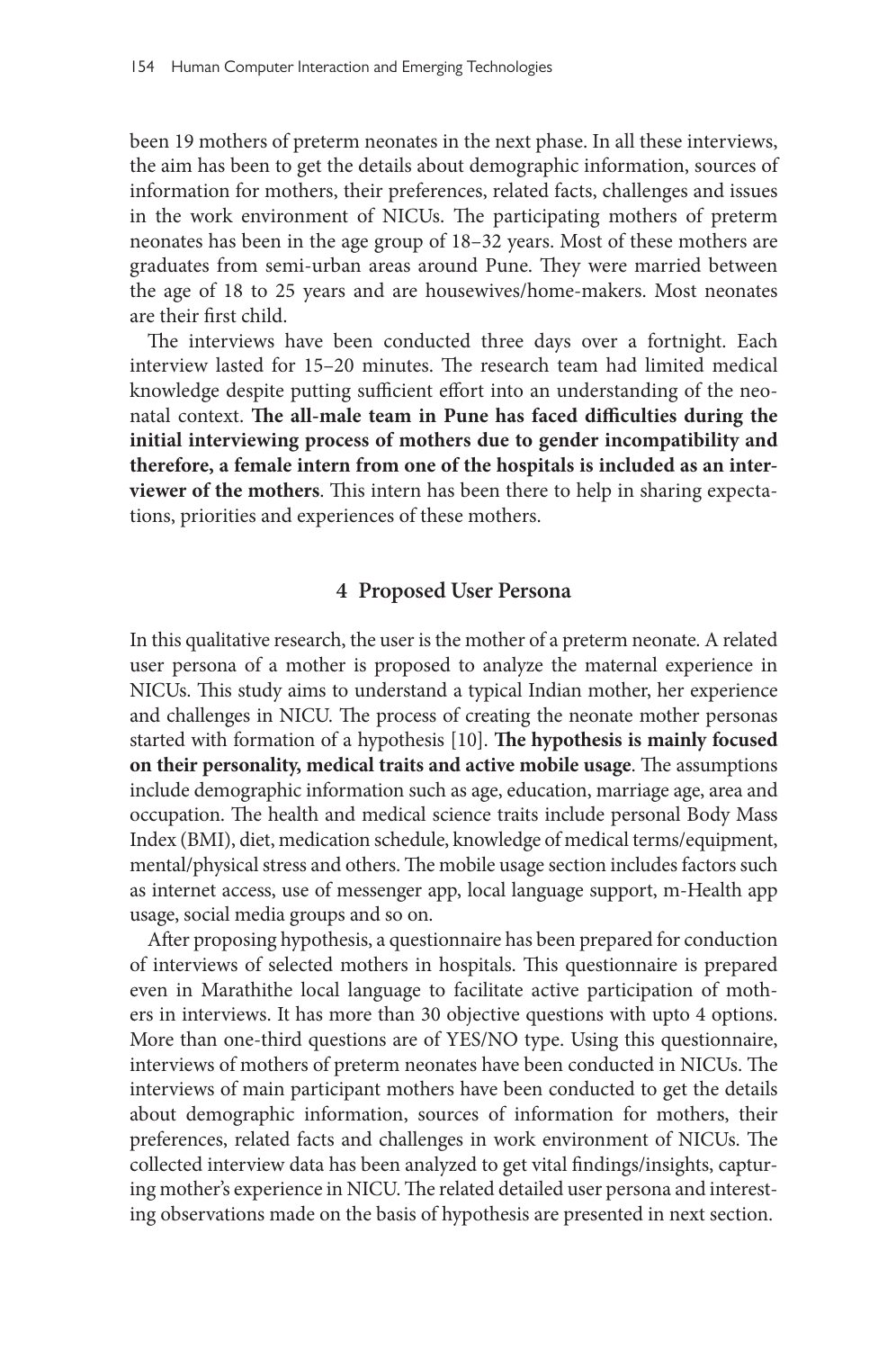## **5 The Mother Persona**

The results of interviews consist mainly of accepted and rejected statements in the proposed hypothesis as well as the user persona of a mother of preterm neonate.

The participant mothers of preterm neonates have been in the age group of 18–32 years. Most of these mothers are graduates from semi-urban areas around Pune, India. Most of them have been married when they were between 18 to 25 years and are housewives/homemakers. Most of the mothers prefer nonvegetarian diet and visit more frequently to pediatrician than a gynecologist. Most neonates are their first child and spontaneous preterm infants. These mothers are always eager to meet their neonates, especially for breastfeeding, but are not able to meet the neonates frequently; especially during nights. They do not use any mobile healthcare app. They do not join any user group related to neonate/pregnancy care on social media, but read related blogs. These mothers communicate with a physician in person and also, take appointments in person or over a phone. They do not use YouTube videos for information about neonate/ pregnancy care. Thus, the proposed mother's persona presents the details about demographic information, sources of information for mothers, their preferences, related facts, challenges and issues in the work environment of NICUs.

# **6 Conclusion and Future Work**

In this paper, a user persona for Mother of Preterm Neonate has been proposed. This user persona has provided interesting insights into demographic information, sources of information for mothers, their preferences, related facts, challenges and issues in the work environment of NICUs. It will help application developers and usability professionals in the design of related healthcare applications. In the future, an Android app will be developed for the mothers of preterm neonates with due consideration to their user persona derived during this research work. Furthermore, how the app fits into the work of the healthcare staff in neonatal care, can also be addressed.

#### **Acknowledgement**

We thank **India Alliance and The African Academy of Sciences (AAS)** for providing **Africa-India Mobility Fund (AIMF) Grant** and supporting ICT research work related with Mothers of Preterm Infants.

# **References**

1. Bouwstra, S., Chen, W., Feijs, L., Oetomo, S., Linden, W., Iisselsteijn, W.: Designing the Parents-to-Infant Bonding Experience in the NICU. First